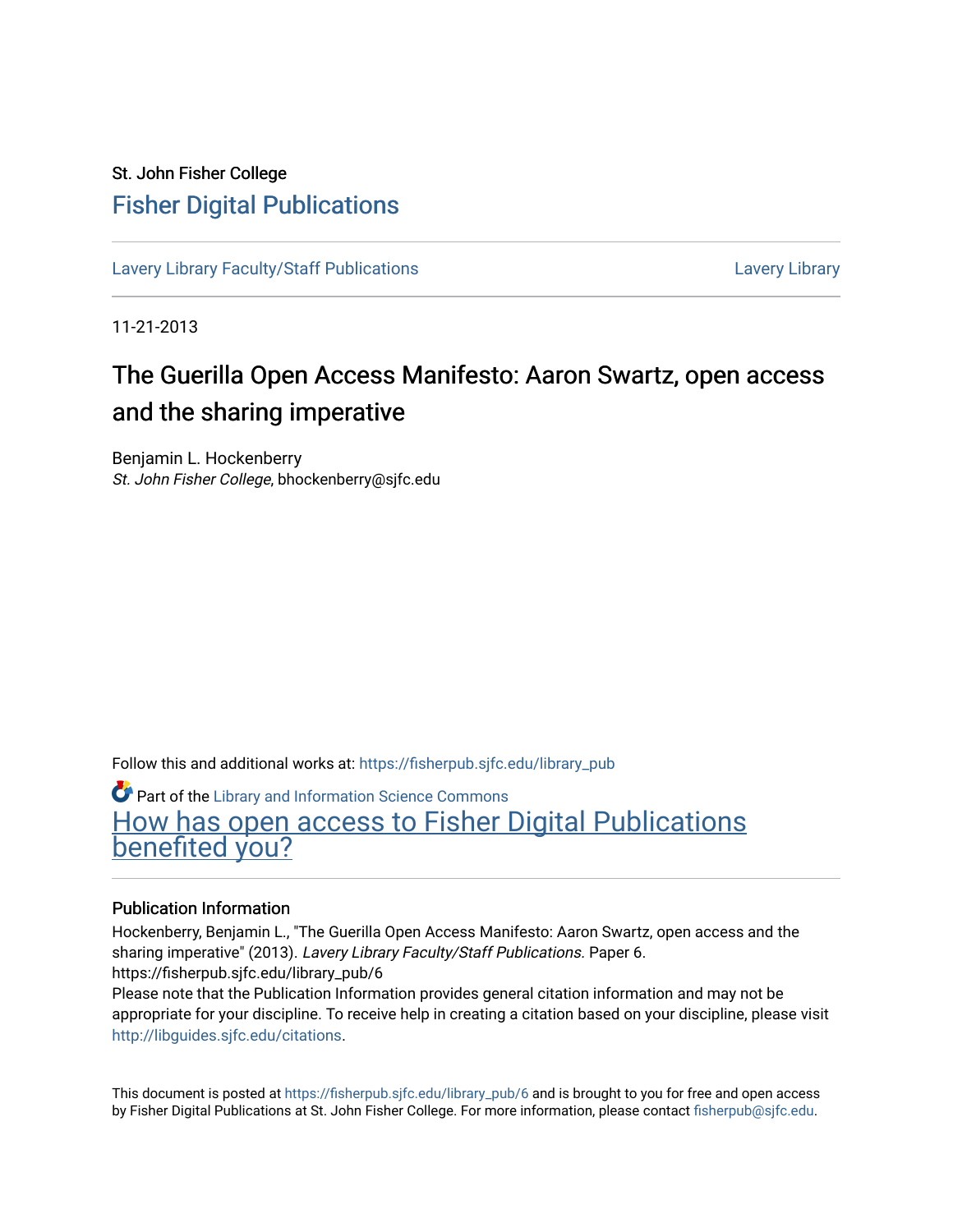### The Guerilla Open Access Manifesto: Aaron Swartz, open access and the sharing imperative

#### Abstract

In my talk, I'll discuss the current state of legal Open Access as it faces challenge from publishers and regulatory establishments above and from extra-legal filesharing bubbling under the surface. Specifically, I'll discuss how the case of Aaron Swartz exposes the ethical culture of the "guerilla open-access" undercurrent that seeks to disruptively advance the OA mission. "The world's entire scientific and cultural heritage, published over centuries in books and journals, is increasingly being digitized and locked up by a handful of private corporations. Want to read the papers featuring the most famous results of the sciences? You'll need to send enormous amounts to publishers like Reed Elsevier" (Swartz 2008).

#### **Disciplines**

Library and Information Science

#### **Comments**

Paper and slides delivered at World Philosophy Day, St. John Fisher College, Nov. 21, 2013.

#### Creative Commons License



This work is licensed under a [Creative Commons Attribution-Noncommercial 3.0 License](https://creativecommons.org/licenses/by-nc/3.0/)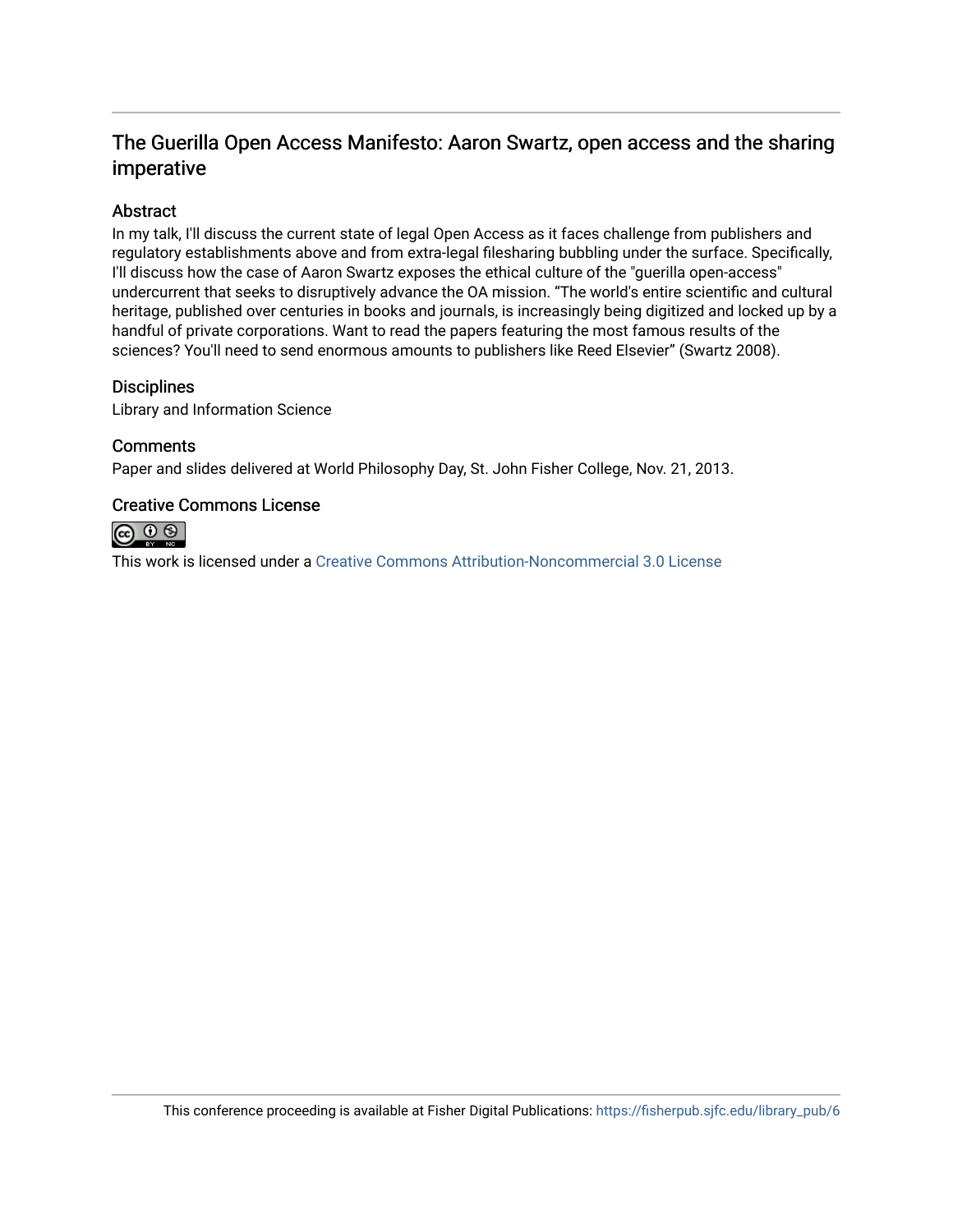## The *Guerilla Open Access Manifesto*: Aaron Swartz, open access and the sharing imperative

Delivered at World Philosophy Day, St. John Fisher College, Nov. 21, 2013.

#### **Abstract:**

In my talk, I'll discuss the current state of legal Open Access as it faces challenge from publishers and regulatory establishments above and from extra-legal filesharing bubbling under the surface. Specifically, I'll discuss how the case of Aaron Swartz exposes the ethical culture of the "guerilla open-access" undercurrent that seeks to disruptively advance the OA mission.

"The world's entire scientific and cultural heritage, published over centuries in books and journals, is increasingly being digitized and locked up by a handful of private corporations. Want to read the papers featuring the most famous results of the sciences? You'll need to send enormous amounts to publishers like Reed Elsevier" (Swartz 2008).

#### **Introduction**

First, a disclaimer. I'm here today as a librarian who works on computer systems and databases for Lavery Library. I have also been involved in developing Fisher Digital Publications, SJFC's largely-Open-Access institutional repository. My biases on today's topic reflect that position, but any opinions are my own and do not reflect the College or Library.

The suicide of Aaron Swartz in January of this year, when he was only 26, brought the light of tragedy onto issues that had been coming to a boil in digital publishing for years. In this talk, I will not focus on whether Swartz was in effect "murdered" by prosecutorial overreach, as claimed by many including his father, though this is a powerful idea. I will, however, discuss the nature and possible purpose of his act, and its possible implications in the field of digital publishing. The manner of this case's end really hit me, but I've tried to steer clear of the personal aspects of this case, though like many of you likely have, I have experienced the tragedy of a close friend's suicide.

#### **Summarizing the case**

For those of you who know the story, I apologize for the rehash, and for all the details I will gloss over. Swartz had been engaged in a legal battle regarding a 2010 case in which he bulkdownloaded the archives of the database JSTOR from a guest account on MIT's network, violating terms of service. This downloading activity took place over months, largely on open wifi, but concluding with a span in which he entered a networking closet and plugged his laptop directly into a network jack. He faced federal charges of up to 35 years in prison, though he delivered the hard drives to JSTOR and they did not pursue a charge: JSTOR instead responded by releasing significant portions of their archives, approximately 4.5 million articles, openly. Tragically, the case ended with his suicide in January.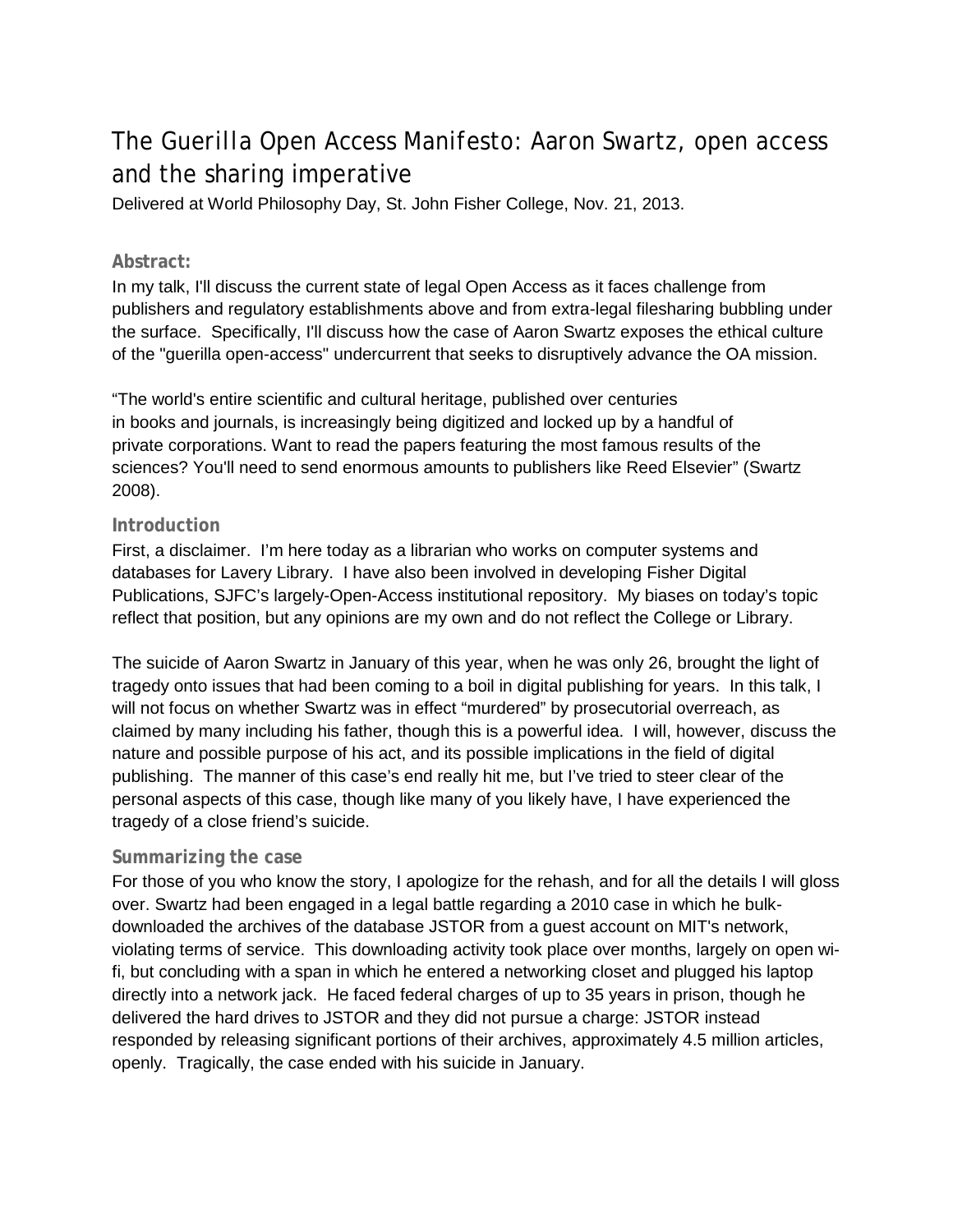Legal scholar Lawrence Liang claimed Swartz as the "First Martyr of the Free Information Movement" (NewsClickIn, 2013). The nomination letter for one of the posthumous awards given to him, the American Association of Law Librarians' PAGI Award, states, "Aaron's life and work were dedicated to ensuring that technology would be leveraged to ensure the broadest possible access to information.... To judge from the accomplishments that marked his tragically short life, Aaron's guiding principle was that the public should be able to access information without needless costs or other impediments." (Feltren, 2013). Legislation has been proposed called "Aaron's law," seeking to restrict the scope of the Computer Fraud and Abuse Act which enabled the prosecution.

#### **Who was Swartz?**

Several of the technologies and standards that have shaped the way we interact with the web, including RSS and the Creative Commons, might not be what they are today without his involvement. He was a cofounder of Infogami, which later became Reddit. His activist side centered in later years around fighting the Stop Online Piracy Act (SOPA) through his activist organization, DemandProgress.

Aaron took several approaches to change-making: the speaking, activism, and software development for which he was praised; and the outside-the-system actions that led to his arrest. His activity in bulk-downloading from JSTOR was a high-profile case, but he had been involved in other cases of bulk download. He conducted a bulk download in 2009 via a free trial to the US Government's Public Access to Court Electronic Records (or PACER) system (Schwartz, 2009). In 2006, he downloaded the entire catalog of the Library of Congress to serve as a backbone for a project called OpenLibrary. These cases differed from the JSTOR affair in that they contained material produced by the US Government, not covered by copyright.

#### **Copyright**

So here is the topic at hand: copyright. We live in an age of unprecedented ease of copying and transferring information, with high-speed connections working over wifi and 4G. At the same time, today's copyright is defined by the the Sonny Bono Copyright Term Extension Act: works of single authorship are protected for 70 years after the death of the author, and works under corporate authorship are protected for between 95 and 120 years. The divide between the extreme length of copyright and the ease of its violation is a recipe for rampant lawlessness.

Just as in the Napster situation of the turn of the millennium, relatively simple technologies have the capacity to completely upend an industry. I used the phrase "bulk download" to describe Swartz's activities -- not hacking. Per Alex Stamos, an expert witness for the defense, Swartz 'did not "hack" the JSTOR website for all reasonable definitions of "hack"': he wrote a basic script that found the internet addresses of journal articles (which are in numerical order), then used a command that's the equivalent of "right-click-save-as" to request them (Stamos, 2013).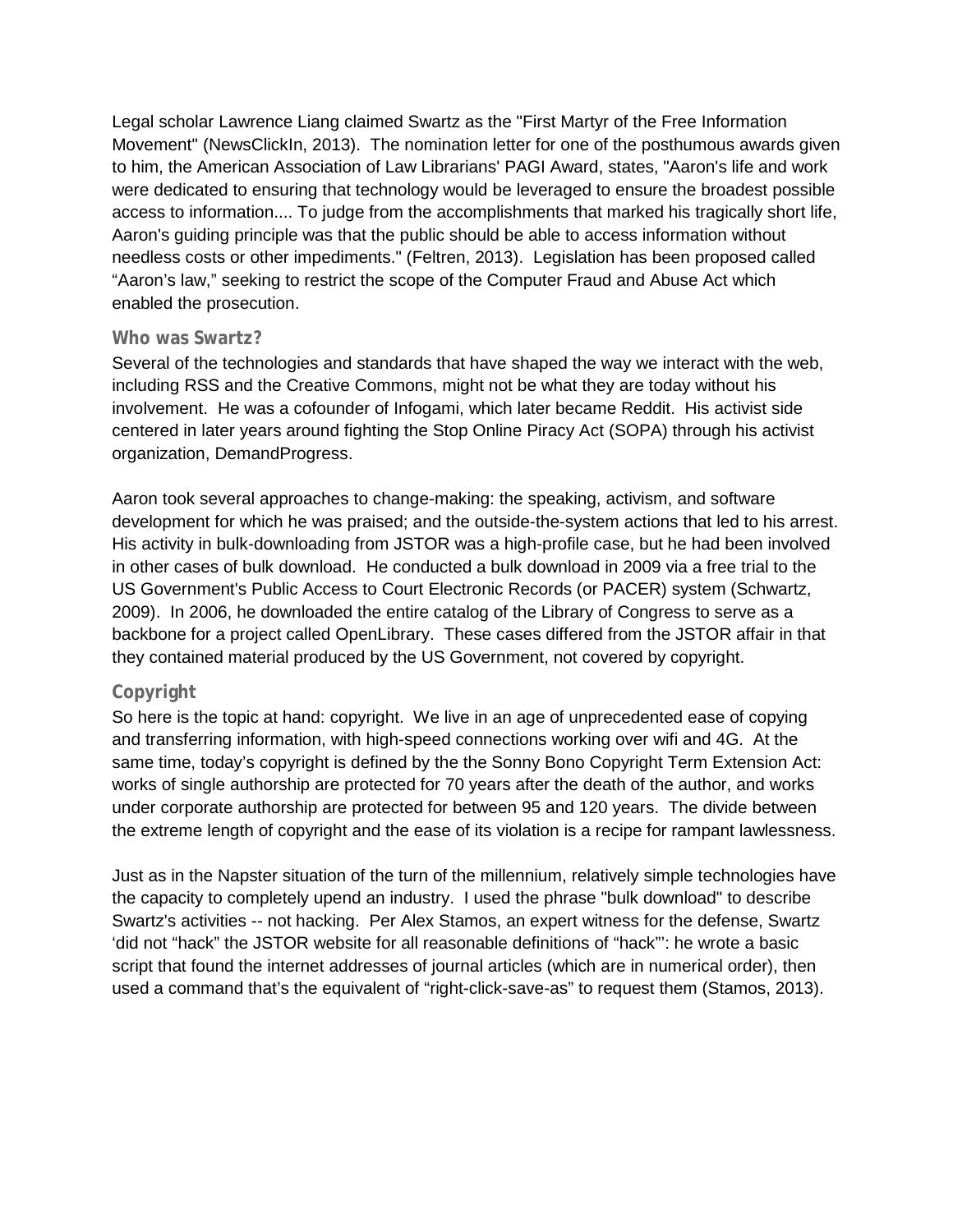#### **Libraries Part 1: JSTOR and MIT**

The conditions that made the bulk download possible were largely in JSTOR and MIT's hands. In most academic libraries, users can access databases from within an institution's IP range. According to terms of service, the downloaded copies are able to be shared in limited ways, including Fair Uses under copyright and interlibrary loan.

In July of 2013, JSTOR released their version of events, in which network traffic was identified and steps were taken to restrict access for MIT users. They later had to take a seldomprecedented step (for JSTOR): requiring individual user identification on MIT's network. Doing this prohibited guest users, including alumni, from using library resources. JSTOR saw this exception as very serious, and did not make the decision lightly. Part of the service philosophy in many academic libraries, including Lavery Library (and most libraries in our area), has been to ensure that just as a guest or alumna could visit a library and physically browse journal pages, she could read a journal at a library PC. The license terms libraries sign with publishers permit this activity.

Needless to say, libraries must not be complacent to the implications of this JSTOR case. In the era of electronic resources, databases are not free in any sense of the word: cost of access is an issue, but so are terms of use. Violation of terms of use (such as a method of download...or use for unintended or commercial purposes) can be construed as wire fraud. At the same time, *5 years ago*, McDonald and Cranor (2008) estimated that more than 200 hours would be required for the average user of online services to read the privacy policies to which they agree.

After Swartz's death, librarian Bohyun Kim wrote on the fact that electronic resources librarians have watered down our professional ethics. She writes:

"Electronic resource vendors' and publishers' pricing has become more and more closely tied to the number of patrons who can access their products. Academic libraries [have] been dealing with the escalating costs for electronic resources by filtering out library patrons and limiting the access to those in a specific disciplines" (2013).

Do only pharmacy students need access to this resource? Limit access only to users with their major codes: suddenly, the number of "FTE" used to calculate the price of the resource drops significantly. Boon! But what is the trade-off? Kim writes, "if those resources were in the print format, no librarian would think that it is OK to permanently limit its use to those in medical or health science disciplines only." We grapple with this here. Lavery Library makes conscious decisions to select and pay for resources on the basis of the most college-spanning access policies, but as the college's FTE grows and publishers charge more, how can we sustain this?

#### **Swartz's Motivations**

Speaking of money, we come back around to the possible motivations for Swartz's actions. Per Harvard's Sam Klein (2011), Swartz was intensely concerned with money and institutional influence. In 2008, he founded a site called [watchdog.net](http://watchdog.net/) to analyze and visualize where political contributions come from. Swartz also worked with Dr. Shireen Barday at Stanford Law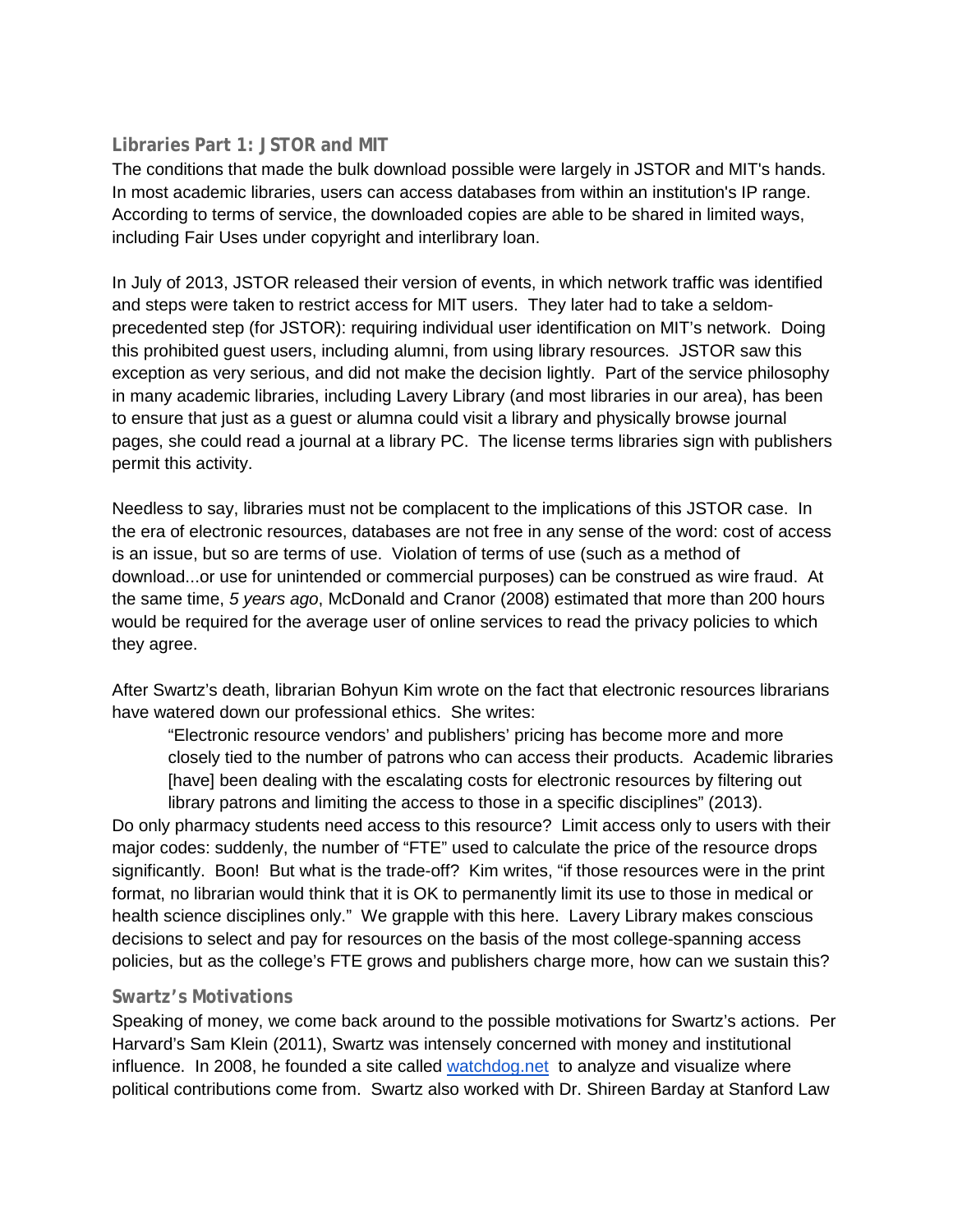to identify when law review articles were funded by corporations. He did this by (get this) downloading and analyzing a corpus of articles from academic databases, then conducting textual analysis to determine funding sources (Klein, 2011). It is not much of a stretch to imagine the corpus of JSTOR articles being used in a similar manner.

An alternate hypothesis for his actions is presented in Swartz's 2008 "Guerilla Open Access Manifesto." I will read a few paragraphs:

"Those with access to these resources — students, librarians, scientists — you have been given a privilege. You get to feed at this banquet of knowledge while the rest of the world is locked out. But you need not — indeed, morally, you cannot — keep this privilege for yourselves. You have a duty to share it with the world. And you have: trading passwords with colleagues, filling download requests for friends. Meanwhile, those who have been locked out are not standing idly by. You have been sneaking through holes and climbing over fences, liberating the information locked up by the publishers and sharing them with your friends.

But all of this action goes on in the dark, hidden underground. It's called stealing or piracy, as if sharing a wealth of knowledge were the moral equivalent of plundering a ship and murdering its crew. But sharing isn't immoral — it's a moral imperative. Only those blinded by greed would refuse to let a friend make a copy."

He closes with a call for action that became damning evidence:

"We need to take information, wherever it is stored, make our copies and share them with the world. We need to take stuff that's out of copyright and add it to the archive. We need to buy secret databases and put them on the Web. We need to download scientific journals and upload them to file sharing networks. We need to fight for Guerilla Open Access."

He did not post the downloaded content from JSTOR to filesharing networks, though in the wake of his arrest, others did so with their personally-downloaded archives of journal articles out of protest. The culture of sharing is so strong on the web that one can post a request with hashtag #ICanHazPDF to Twitter and receive the requested article from a complete stranger. Piratebay, a bittorrent site, is brimming with content downloaded, scanned or ripped from legal sources. Estimates of online piracy, particularly in the developing world, are astronomical (Social Science Research Council, 2011).

We will never know whether Swartz truly intended to post the JSTOR content to filesharing sites himself, to create an indexed archive of the content, or to apply analytical methods to the data. In either case, this high-profile case brought a spotlight onto the "paywalls" behind which the fruits of scholarly research are so often hidden.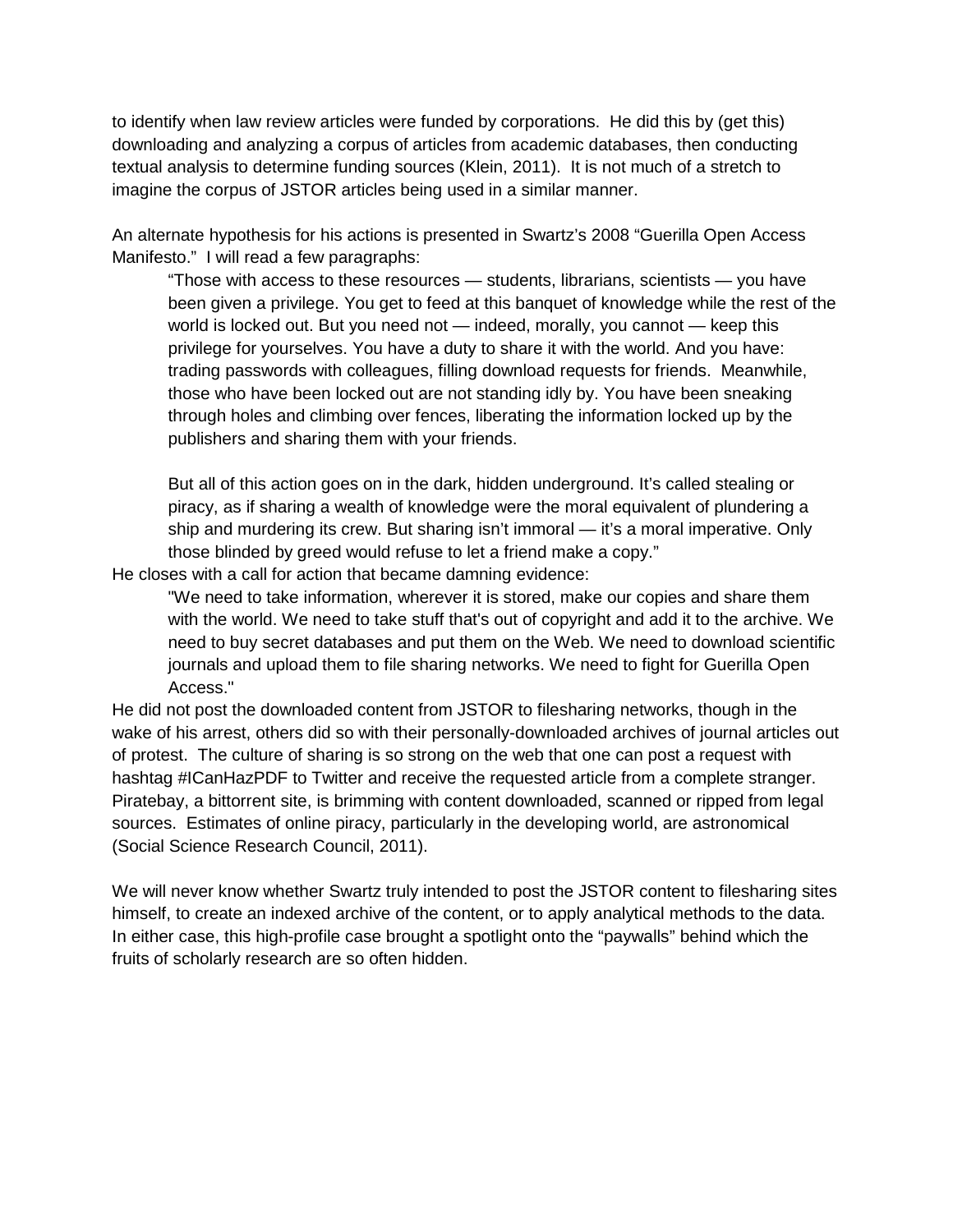#### **Libraries Part 2: Open Access**

Libraries, through our licenses with the content industry, are the largest customers of these databases and are, by agreeing to terms and conditions, at some level accountable the growth of these paywalls. But why do libraries exist? To share: we share content and share costs.

The Open Access movement, supported by scholars in law and other academic disciplines, computer people and (yes) librarians, has been seeking to change the paywall model for over a decade, focusing on legal ways to open up doors to scholarship. Authors and institutions supporting their research have wrestled with publishers to get legitimate rights to control dissemination of their work, and a growing number of journals. Librarians have become involved out of a combination of supporting faculty scholarship at our institutions, concerns about inflating prices for electronic resources, and a professional inclination toward sharing the world's knowledge.

Many institutions (like the NIH, MIT and Harvard) have implemented Open Access mandates, requiring research the institution helps fund to be made openly available through open access journals or in an institutional repository like our Fisher Digital Publications.



Since 2004, the SHERPA/RoMEO database of publisher's policies for self-archiving has grown from a small batch of fewer than 100 publishers to a trusted collection of over 1400 publishers across the globe. Over 70% of the publishers documented therein have a formal policy allowing for archival and dissemination of an author's work from an institutional or personal site [\(http://www.sherpa.ac.uk/romeo/statistics.php\)](http://www.sherpa.ac.uk/romeo/statistics.php). This growth of publisher acceptance of alternate models of content distribution would not be possible without the OA movement.

There are multitudes of concern with Open Access:

- Maintenance of access/archival systems
- Confusion over "archivable" versions and version of record
- Rank & Tenure policies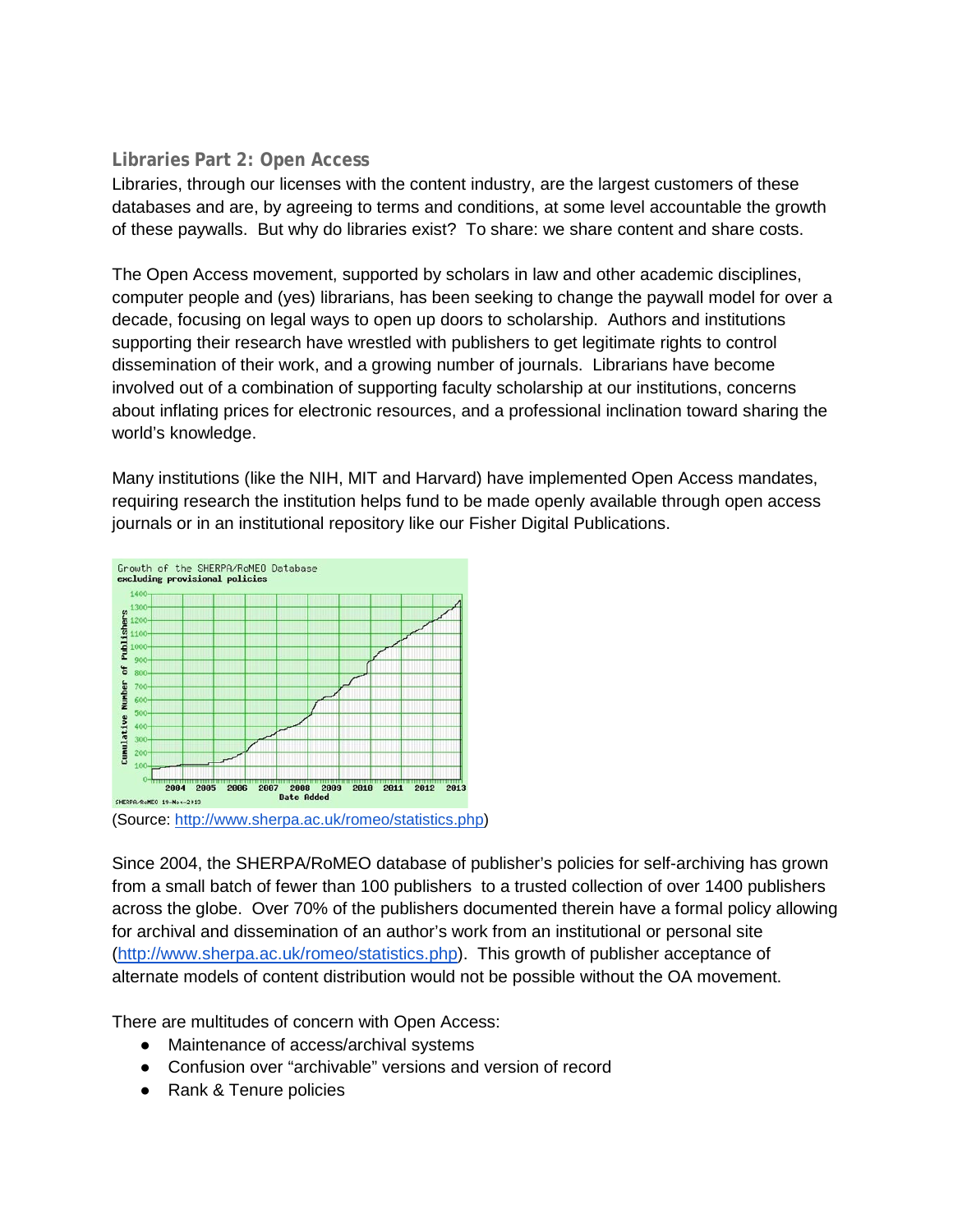- Future publishing opportunities ("the book deal")
- Potential unauthorized or uncredited reuse of the material for commercial or other purposes
- Author-pays model may lead to sham journals/publishers, as in Bohannon's (2013) sting in *Science*, Beall's Predatory List [\(http://scholarlyoa.com/publishers/\)](http://scholarlyoa.com/publishers/), etc.
- …and many more

But these are not the concerns of an idealist manifesto. Open Access advocates have been working within a complex system that has, for a long time, been rigged toward publishers, not users or (often) even content creators. This puts stumbling blocks at every turn. By calling for mass piracy, this manifesto seeks to disrupt that model.

Here is where, as a librarian, I grow concerned. Libraries exist to share content, but we want to do so in legal bounds, with a vested interest in keeping our physical and virtual doors open to serve our users. We want to be able to guide these users to the best content, and help them do things with it. We have an interest in protecting content for future generations, which we've been able to do for centuries in the physical world and have made significant steps in the digital world. But protection, in our vernacular, sometimes can turn into "gatekeeping:" keeping unwanted users out. This is anathema to library philosophy: Ranganathan's seminal statement, "every person needs his or her book," means not to turn a user away. This links into Stewart Brand's oft-quoted statement and credo of hacker culture: "Information wants to be free... information also wants to be expensive." If all content were actually free, would we need libraries? If the libraries (digital or virtual) disappeared, how long would that freedom last?

I'll close with some more questions, for which I don't have answers.

- Could the legitimate Open Access movement have gotten JSTOR to provide access to more than 4.5 million articles, without this case?
- JSTOR is a non-profit. What fallout from other, more commercially-oriented, publishers and vendors will follow?
- Do OA advocates have the same goals as copyright infringers (pirates)?
- Can libraries truly strike a balance between gatekeeping and sharing?